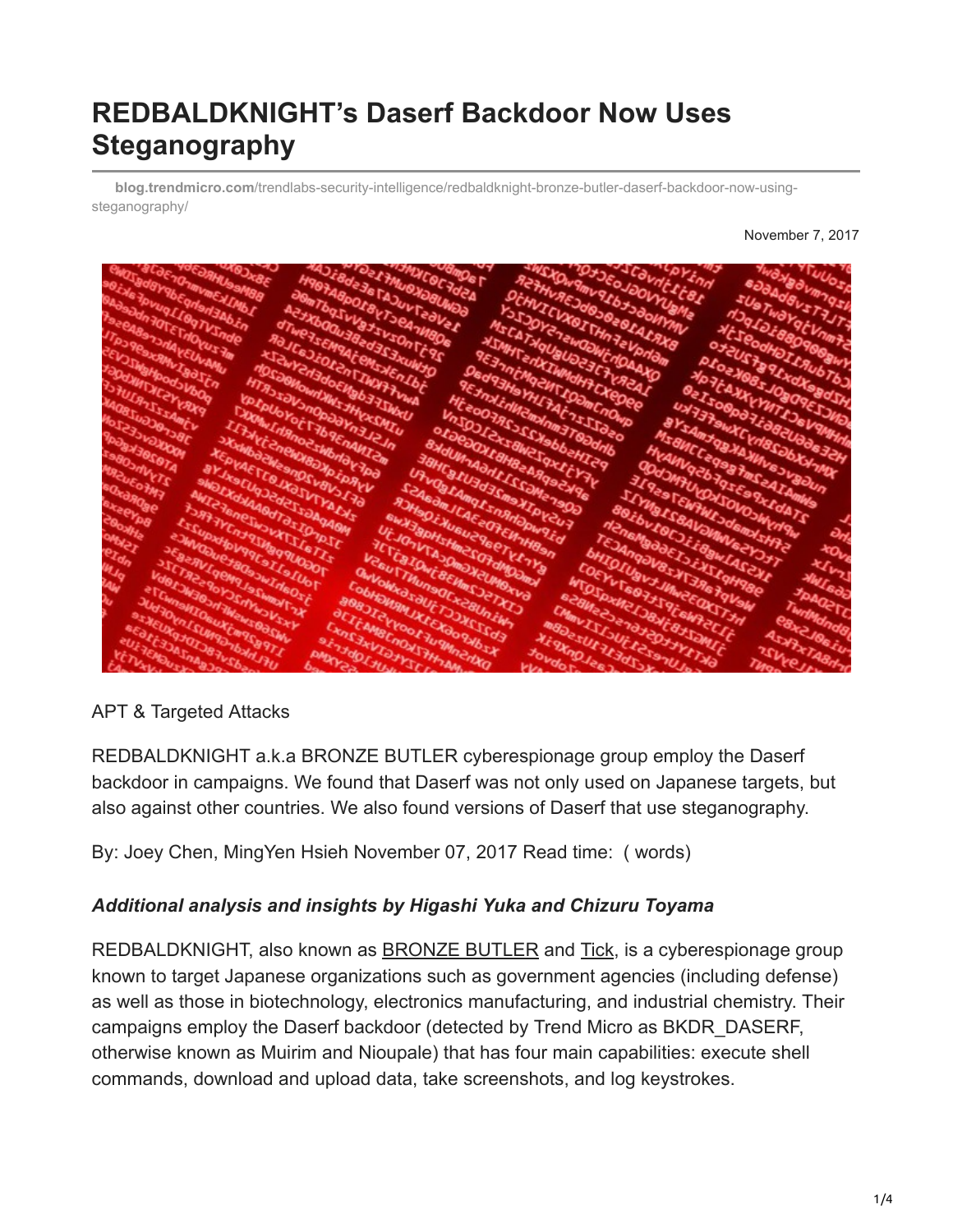Our recent telemetry, however, indicates that variants of Daserf were not only used to spy on and steal from Japanese and South Korean targets, but also against Russian, Singaporean, and Chinese enterprises. We also found various versions of Daserf that employ different techniques and use steganography—embedding codes in unexpected mediums or locations (i.e., images)—to conceal themselves better.

Like many cyberespionage campaigns, REDBALDKNIGHT's attacks are intermittent but drawn-out. In fact, REDBALDKNIGHT has been zeroing in on Japanese organizations as early as 2008—at least based on the file properties of the decoy documents they've been sending to their targets. The specificity of their targets stems from the social engineering tactics used. The decoy documents they use in their attack chain are written in fluent Japanese, and particularly, created via the Japanese word processor Ichitaro. One of the decoy documents, for instance, was about the "plan of disaster prevention in heisei 20" (Heisei is the current/modern era in Japan).

### $\Box$

*Figure 1: File properties of one of the decoy documents that REDBALDKNIGHT sends to Japanese targets*

### D

*Figures 2: Sample of decoy documents used by REDBALDKNIGHT, employing socially engineered titles in their spear phishing emails such as "disaster prevention"*

**Attack Chain**REDBALDKNIGHT's attacks typically use spear phishing emails as an entry point. Their attachments exploit a vulnerability in Ichitaro, as shown above. These are decoy documents, often used by cyberespionage groups as a distraction while they execute their malware behind the scenes using lures such as "CPR" and "disaster prevention."

Daserf will be installed and launched on the affected machine once the victim opens the document. Daserf wasn't well-known until security researchers publicly [disclosed](http://blog.jpcert.or.jp/2017/01/2016-in-review-top-cyber-security-trends-in-japan.html) it last year, and whose beginnings they've traced as far back as 2011. Based on the hardcoded version number they divulged (Version:1.15.11.26TB Mini), we were able to source other versions of the backdoor (listed in the appendix).

**Fine-tuning Daserf**Our analyses revealed Daserf regularly undergo technical improvements to keep itself under the radar against traditional anti-virus (AV) detection. For instance, Daserf versions 1.50Z, 1.50F, 1.50D, 1.50C, 1.50A, 1.40D, and 1.40C use encrypted Windows application programming interfaces (APIs). Version v1.40 Mini uses the MPRESS packer, which provides some degree of protection against AV detection and reverse engineering. Daserf 1.72 and later versions use the alternative base64+RC4 to encrypt the feedback data, while others use different encryption such as 1.50Z, which uses the Ceasar cipher (which substitutes letters in plaintext with another that corresponds to a number of letters, either upwards or downwards).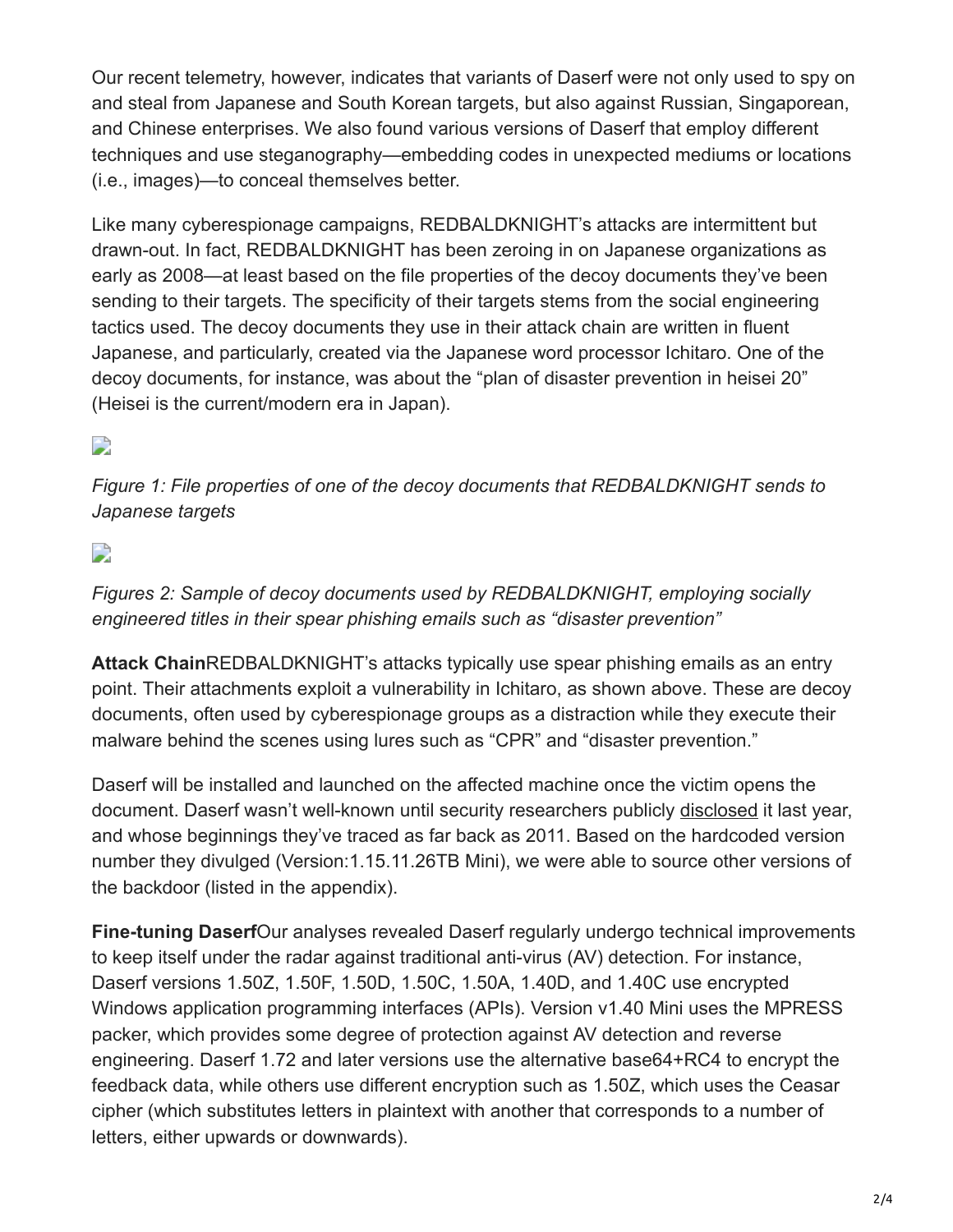More notably, REDBALDKNIGHT integrated steganography to conduct second-stage, command-and-control (C&C) communication and retrieve a second-stage backdoor. This technique has been observed in Daserf v1.72 Mini and later versions. Daserf's use of steganography not only enables the backdoor to bypass firewalls (i.e., web application firewalls); the technique also allows the attackers to change second-stage C&C communication or backdoor faster and more conveniently.

**How REDBALDKNIGHT Employs Steganography**Daserf's infection chain accordingly evolved, as shown below. It has several methods for infecting its targets of interest: spear phishing emails, [watering hole](https://www.trendmicro.com/vinfo/tmr/?/us/threat-encyclopedia/web-attack/137/watering-hole-101) attacks, and exploiting a remote code execution vulnerability ([CVE-2016-7836](https://www.jpcert.or.jp/english/at/2016/at160051.html), patched last March 2017) in SKYSEA Client View, an IT asset management software widely used in Japan.

## *[F](http://blog.trendmicro.com/content/dam/trendmicro/global/en/migrated/security-intelligence-migration-spreadsheet/trendlabs-security-intelligence/2017/11/redbaldknight-bronze-butler-3.jpg)igure 3: Daserf's latest execution and infection flow*

A downloader will be installed on ther victim's machine and retrieve Daserf from a compromised site. Daserf will then connect to another compromised site and download an image file (i.e., .JPG, .GIF). The image is embedded in either the encrypted backdoor configurations or hacking tool. After their decryption, Daserf will connect to its C&C and await further commands. Daserf 1.72 and later versions incorporate steganographic techniques.

REDBALDKNIGHT's use of steganography isn't limited to Daserf. We also found two of their toolkits employing the same technique—*xxmm2\_builder*, and *xxmm2\_steganography*. Based on their pdb strings, they're both components of another REDBALDKNIGHT-related threat, XXMM (TROJ KVNDM), a downloader Trojan that can also act as a first-stage backdoor with its capability to open a shell. While *xxmm2\_builder* allows REDBALDKNIGHT to customize the settings of XXMM, *xxmm2\_ steganography* is used to hide malicious code within an image file.

REDBALDKNIGHT's tool can create, embed, and hide executables or configuration files within the image file with its tag and encrypted strings via steganography. An encrypted string can be an executable file or a URL. A threat actor will use/upload an existing image that the builder then injects with steganographic code. Additionally, we also found that the steganography algorithm (alternative base64 + RC4) between XXMM and Daserf were the same.

*[F](http://blog.trendmicro.com/content/dam/trendmicro/global/en/migrated/security-intelligence-migration-spreadsheet/trendlabs-security-intelligence/2017/11/redbaldknight-bronze-butler-4-1.jpg)igure 4: Code snippets showing Daserf's decode function, which is the same as XXMM's*

**[F](http://blog.trendmicro.com/content/dam/trendmicro/global/en/migrated/security-intelligence-migration-spreadsheet/trendlabs-security-intelligence/2017/11/redbaldknight-bronze-butler-4.jpg)**<sup>*igure 5: Steganography toolkit used by REDBALDKNIGHT for XXMM*</sup>

**[F](http://blog.trendmicro.com/content/dam/trendmicro/global/en/migrated/security-intelligence-migration-spreadsheet/trendlabs-security-intelligence/2017/11/redbaldknight-bronze-butler-5.png)**<sup>*igure 6: Snapshots of Daserf's steganographic code generated by their toolkit*</sup>

**Mitigation**Steganography is a particularly useful technique in purposeful cyberattacks: the longer their malicious activities stay undetected, the more they can steal and exfiltrate data. And indeed, the routine is increasingly gaining cybercriminal traction, in varying degrees of